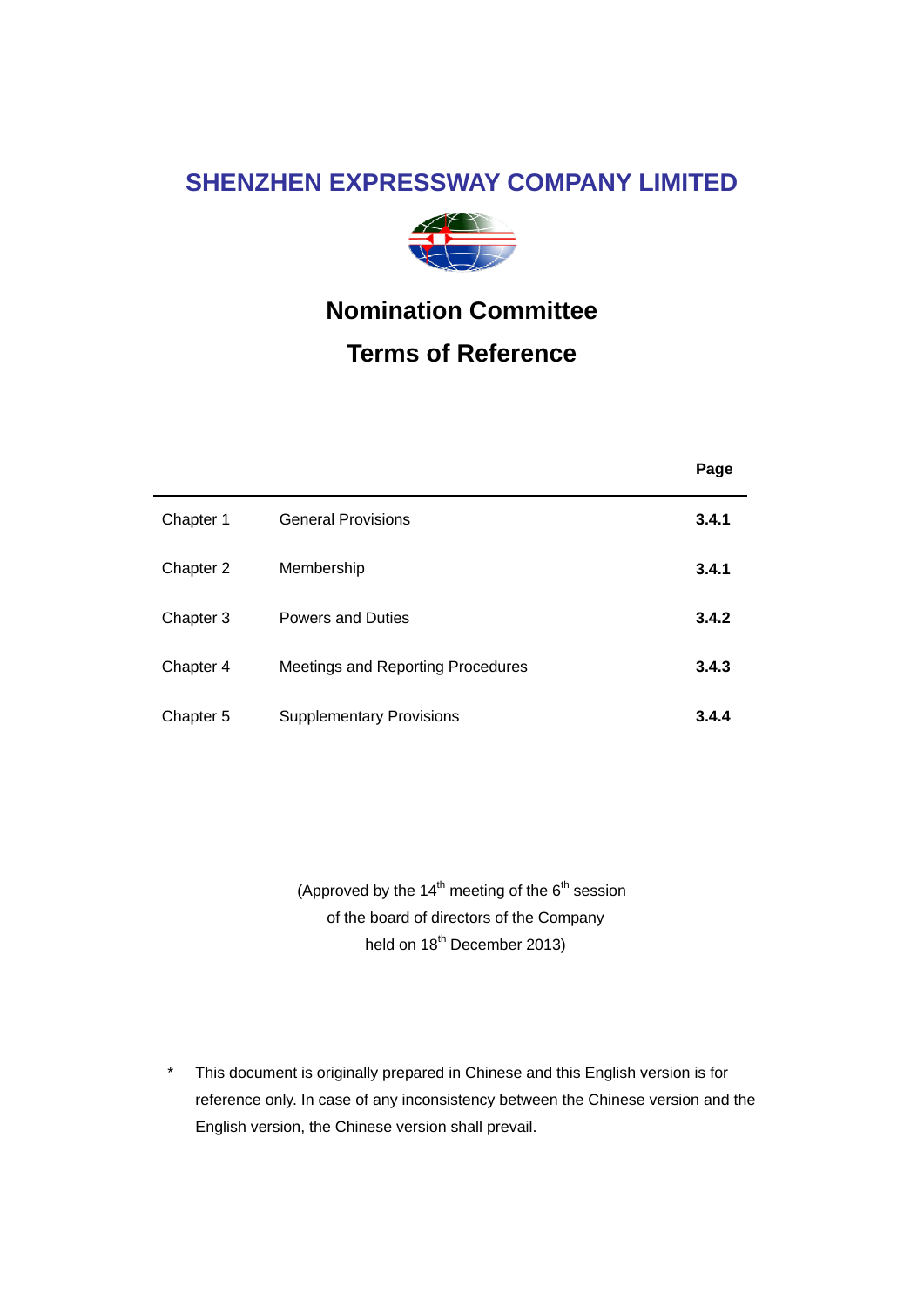#### **Chapter 1 General Provisions**

- Article 1 In order to better perform its duties and improve efficiency of its procedures, the board (the "Board") of directors of Shenzhen Expressway Company Limited (the "Company") shall establish a nomination committee (the "Committee") thereunder, mainly responsible for formation of the human resources development strategy and plan of the Company, and examination and making recommendations on the candidates, selection standard and procedures of the directors and senior management of the Company.
- Article 2 The Committee shall be a specialised committee under the Board and a non-permanent organisation accountable to the Board.
- Article 3 The terms of reference of the Committee (the "Terms of Reference") shall provide a clear statement of the scope of powers and duties of the Committee and shall be an important guidance and basis for the work of the Committee.
- Article 4 The Committee shall exercise its powers granted by the Board in accordance with this Terms of Reference to perform its duties, to report and make recommendations to the Board, and to assist the Board to complete its relevant duties, so as to increase the Board's efficiency, reporting quality, transparency and objectivity.

#### **Chapter 2 Membership**

- Article 5 The Committee shall comprise of three to five members with one committee chairman. The chairman and members of the committee shall be appointed by the Board, comprising a majority of independent directors and chaired by an independent director.
- Article 6 The Committee shall appoint a secretary to assist communications and coordination between the Committee and the Board, other specialised committees and the relevant departments of the Company, and to assist the Committee to obtain information necessary for its performance of duties.
- Article 7 The term of a Committee member shall be three years and he or she shall change term regularly. As far as possible, the term of a Committee member shall be the same as his or her term of director of the Company.
- Article 8 Appropriate remuneration shall be paid to the Committee member so as to reflect the time commitment and responsibilities of the respective Committee member. The Company shall enter into written contract with the Committee member regarding his remuneration subject to the approval by shareholders' meeting.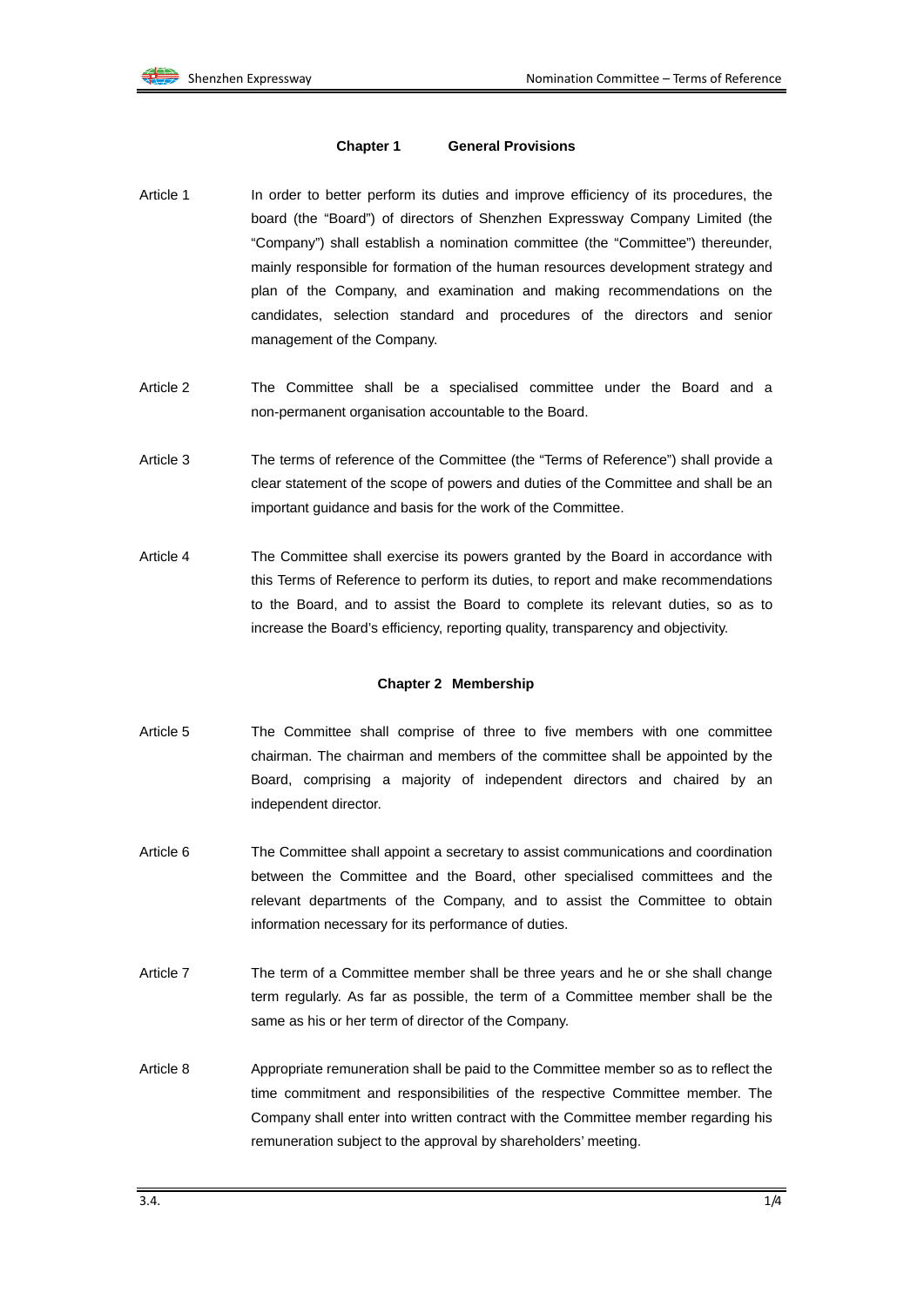#### **Chapter 3 Powers and Duties**

- Article 9 The Committee shall be authorised by the Board to exercise its powers under this Terms of Reference. The Committee shall be accountable to the Board but shall not enjoy exclusive powers, and it shall not replace the Board in exercising its decision and management powers unless duly authorised.
- Article 10 The Committee may perform its duties of monitoring and implementation of specific matters through the secretary of the Committee or Company's departments such as secretariat to the Board and human resources department. During the performance of its duties or conducting any investigations within its scope of powers and in accordance with the authorisation by the Board, the Committee shall have power to obtain relevant information and to engage or invite any professionals or organisations with relevant experience and expertise to act as its consultants for the relevant issues, and the costs reasonably incurred shall be borne by the Company.
- Article 11 The scope of powers of the Committee shall mainly include:
	- 1. reviewing the human resources development strategy and plan of the Company according to the development strategy of the Company;
	- 2. reviewing the structure, size and composition (including the skills, knowledge, experience and diversity) of the Board at least once a year and making recommendations to the Board on any changes;
	- 3. reviewing the procedure of nomination of director regularly; reviewing the diversity policy of the members of the board, and measurable objectives and progress on achieving those objectives which the Board has set for implementing this policy when appropriate; identifying individuals suitably qualified to become Board members, and making recommendations to the Board on the appointment or re-appointment of directors;
	- 4. assessing the independence of independent directors;
	- 5. assessing the Company's senior management and making recommendations to the Board on their appointment or dismissal;
	- 6. ensuring the setting up of an appropriate succession plan for the directors and senior management of the Company, and reviewing such plan regularly to ensure its satisfaction of the requirements for the development of the Company; making recommendations to the Board on the succession plan; and
	- 7. conducting other work as required by the Board.
- Article 12 In accordance with the authorisation by the Board, the Committee shall formulate report on the nomination of the Company's directors and senior management for submission to and approval by the Board and/or the shareholders' meeting.
- Article 13 The Committee shall regularly review, update or accept amendments on this Terms of Reference in order to promptly reflect the development and changes of the Company. Such amendments must be approved by the Board.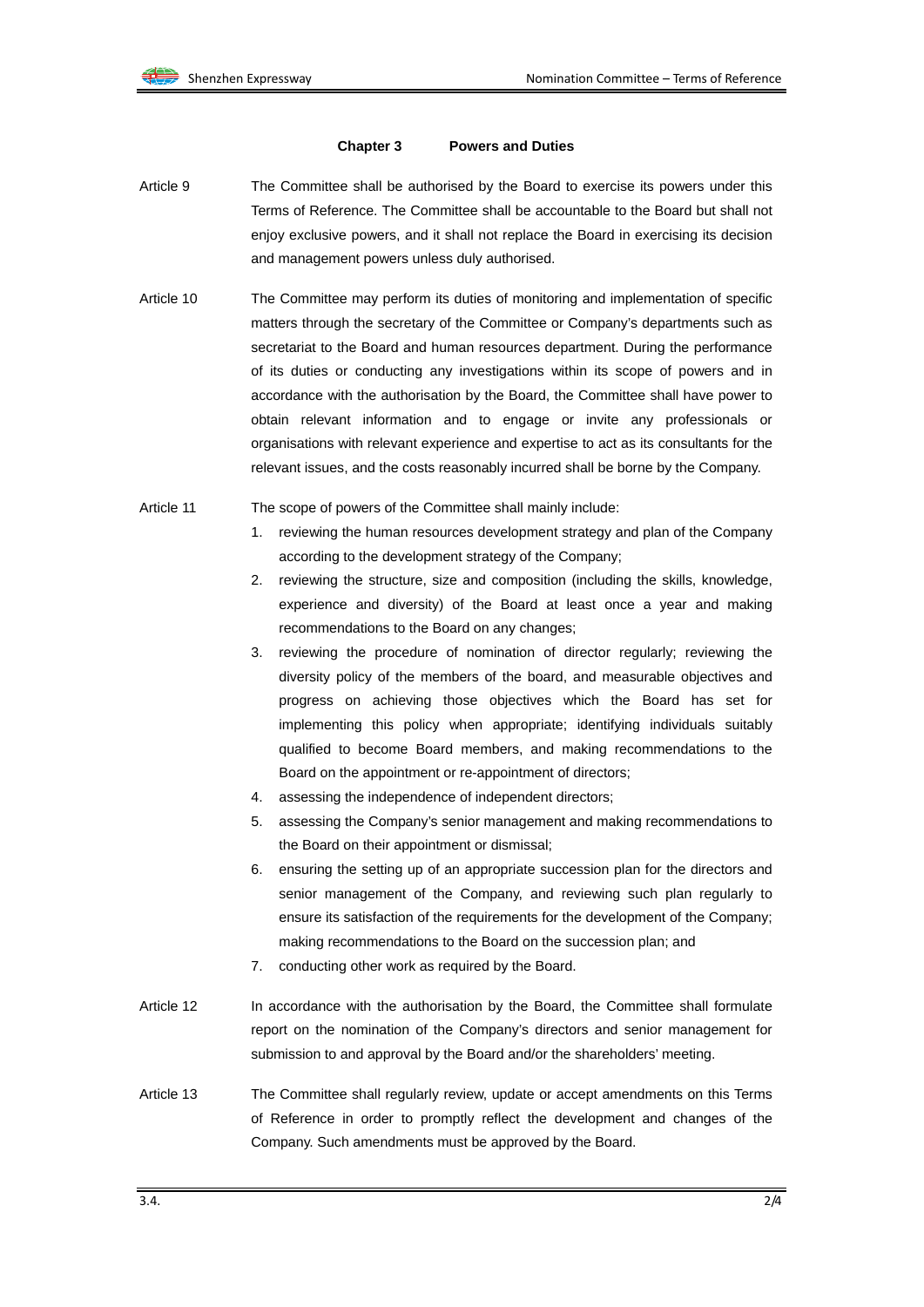### **Chapter 4 Meetings and Reporting Procedures**

- Article 14 The Committee shall hold at least one meeting annually. Meetings shall be called and presided by the chairman of the Committee, and shall be called by notice of not less than five days to all members of the Committee.
- Article 15 The chairman of the Committee shall be responsible for preparing the meeting agenda and delegating the relevant staff to prepare the information required. Such meeting materials shall be distributed to the members of the Committee three days before the meeting.
- Article 16 The meeting of the Committee shall only be held with the attendance of more than half of its members. Resolutions of a meeting must be passed by a simple majority of all the members.

A member who is unable to attend the meeting in person due to certain reasons may appoint in writing other member to attend the meeting on his/her behalf. The power of attorney should contain the reasons of absence, the name of proxy, the detail opinion of the consignor, and signed or sealed by the consignor. A member shall not appoint other member to attend the meeting on his/her behalf if he/she has not expressed his/her opinion. Each member can only be appointed by one member in each meeting.

A meeting can be held by way of communication in writing upon agreed by all members of the Committee. A member expresses opinion in relation to the relevant agenda by way of writing shall be deemed as attending the meeting.

- Article 17 According to the matter under discussion, the Committee may invite other members of the Board, professionals, consultancy agencies or Company's senior management to attend meetings.
- Article 18 Minutes of Committee meetings shall be taken by the secretary of the Committee. Draft and final versions of minutes shall be sent to all Committee members within twenty-one days after the Committee meetings respectively. After receiving comments from the Committee members on the draft versions, the final versions shall be kept for their records and copied to the secretary of the Board.

 Minutes of Committee meetings shall be kept by the secretary of the Committee. Minutes of Committee meetings, notice of meeting and meeting materials shall be kept and filed by the Company for not less than five years.

Article 19 The chairman of the Committee shall report the major content of its meeting to the Board after each meeting and report its work progress to the Board at least annually.